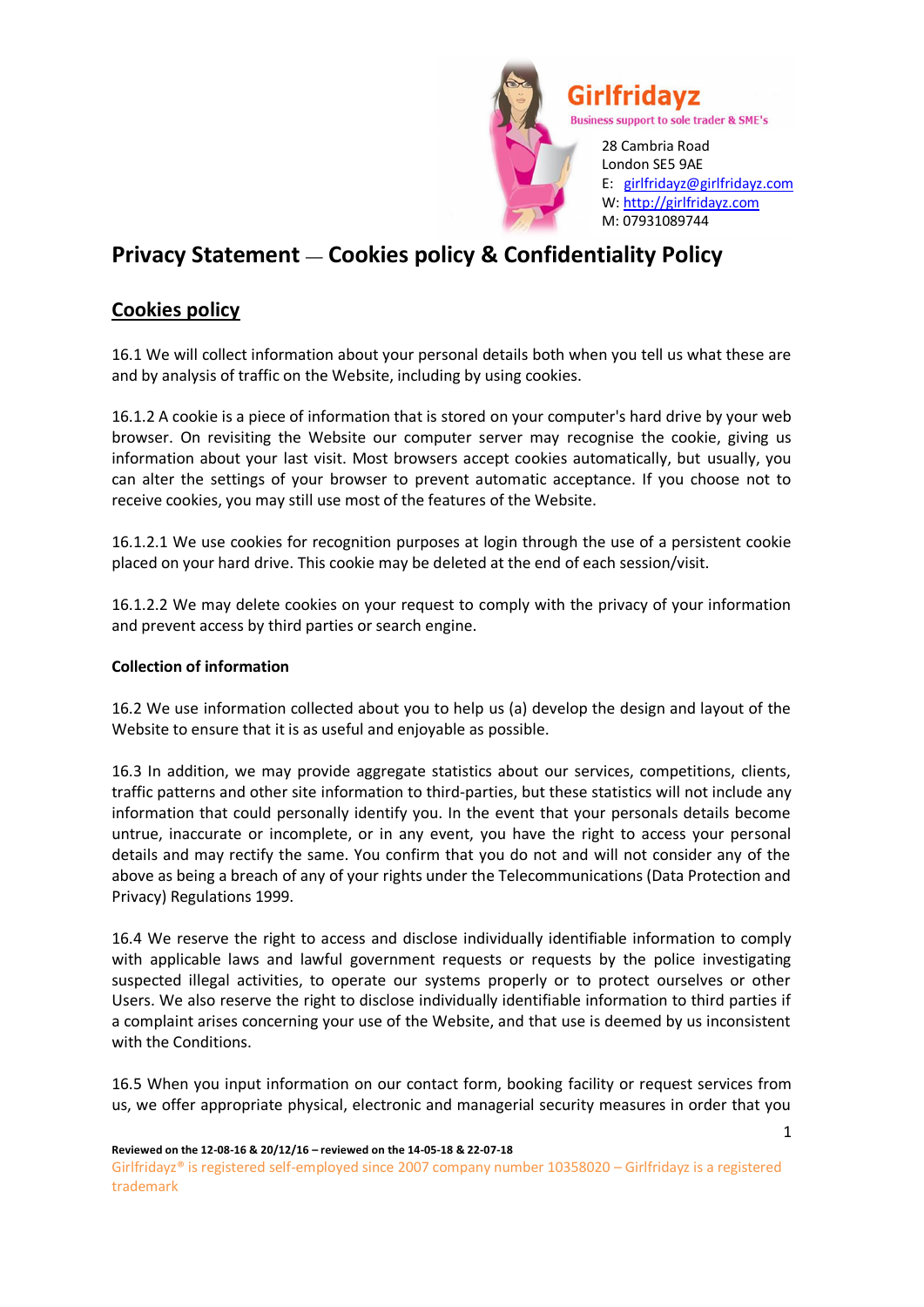

may input information safely whilst effectively preventing that information from being accessed by unauthorised persons. In addition, we have strict security procedures covering the storage and disclosure of your information in order to prevent unauthorised access to comply with the UK Data Protection Act 1998. This means that sometimes we may ask for proof of identity before we disclose personal information to you.

16.6 Some links in the software package provide information concerning the referrer URL and is used for marketing and research purposes only. Upon using this website and software package you agree to accept this tracking method and to only remove it if you are a customer. We welcome your questions and comments about privacy issues and the design of the Website. Should you have such comments or have a complaint about how we are using your personal data, please send an email to enquiry@girlfridayz.com.

## **Ethos of Girlfridayz**

## **Diversity and inclusion**

As a Diversity Assured organisation, Girlfridayz continually monitors diversity internally through our customer's database. We run regular reports to highlight any underrepresentation, and if so we immediately agree on action points address the imbalance.

At Girlfridayz, we pride ourselves on our people and our diverse workforce. Our mission is to deliver excellence to individuals, businesses, and communities. To help them achieve their goals, we recruit individuals from a diverse range of backgrounds and experience, enhancing the service we provide to a variety of industries.

Collaboration is one of our key company values and it is that collaboration which enables us to continue to grow and, in the future, become one of the leading marketing business consultancy, website designer, and backup admin in the industry of remote businesses trading mainly online using modern technologies available to communicate with:

- customers
- partners
- associate
- suppliers
- contractor
- Volunteers

Diversity and inclusion matter and it is important to Girlfridayz and we promote that throughout our work. It represents the inclusion of people from all backgrounds, roles, levels, and areas of expertise; adding to the continued growth and success of Girlfridayz, nurturing our talent and enabling us to strive for excellence in what we deliver.

Girlfridayz® is registered self-employed since 2007 company number 10358020 – Girlfridayz is a registered trademark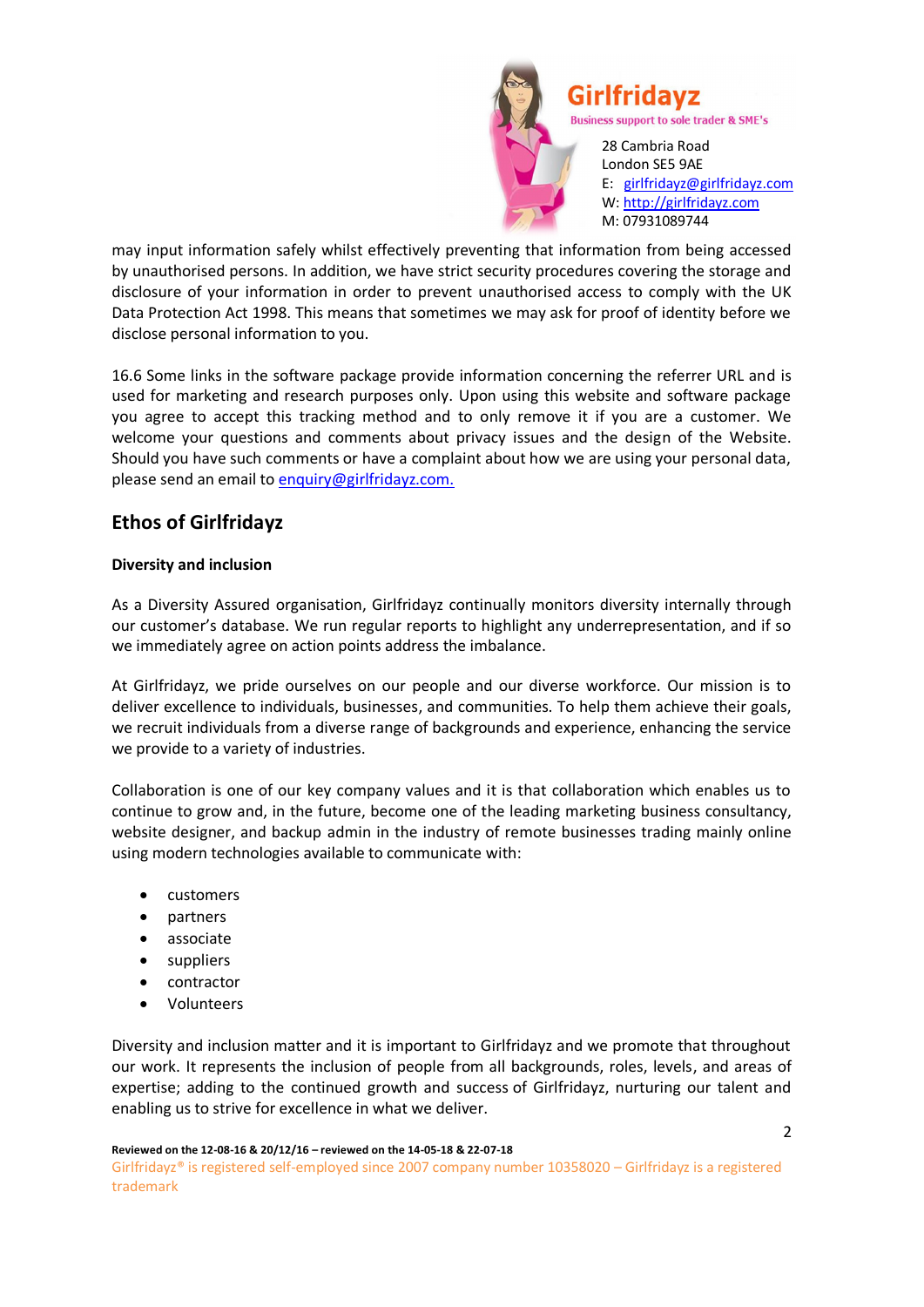

#### **Girlfridayz strategy**

**Encouraging:** Diversity - We encourage diversity through our work with customers and community local church, providing the most suitable individuals for the roles available. Also helping our customers to realise their potential and achieve greater in their businesses with our moto you grow and we grow, with the following mantra let's do thing together, do not be afraid to be you, listen and learn and be consistent, persistent, focus on what you need to do to succeed.

**Measuring:** Diversity - Girlfridayz participates in the Equality Assured Program to enhance and develop our current processes and strategies and strives to use new and innovative ways to continue promoting equal opportunities for all with our vision solid and clear to us as we cherish the ideal of businesses working together in harmony and equal opportunities regardless of their size in a free society where the concept of market share and support for one another is present.

**Developing:** Understanding of Diversity – In order to embed the importance of diversity and inclusion into our business, we deliver in-house training on equal opportunities to our new starters and as refreshers for all employee(s). This includes what equal opportunities means to us as a business and in the day-to-day running of Girlfridayz with our short marketing courses the beginner marketing course and advanced marketing course solely created for other to learn marketing.

**Recruiting & Selecting:** Diversity - Our recruitment & selection processes are competency based. We might be in the future using a third-party company to handle recruitment including reference checks, skill evaluation, preliminary interviewing and screening of all employees for clients.

**Promoting:** Diversity - Through a partnership with our local or other communities, businesses, and the local church, also we network with a range of communities and offer opportunities through their Trainee Program.

This statement is made pursuant to Section 54 of the Modern Slavery Act 2015. Girlfridayz has always been against slave market and embraced the section 54 of the Modern Slavery Act 2015 and having a background of work ethic in Health and Social Care and Support for the vulnerable people in our society for 15yrs, encouraging them to be empowered in their chosen community with love and support it is only right that this statement be part of our ethos.

Girlfridayz is an online company providing marketing services to Sole Traders and SME's which include digital marketing, traditional marketing, social media marketing, print marketing not withstanding but including website design and back up admin. Our business support and advice stretch from supporting our local area and further afield nationwide with a plan to penetrate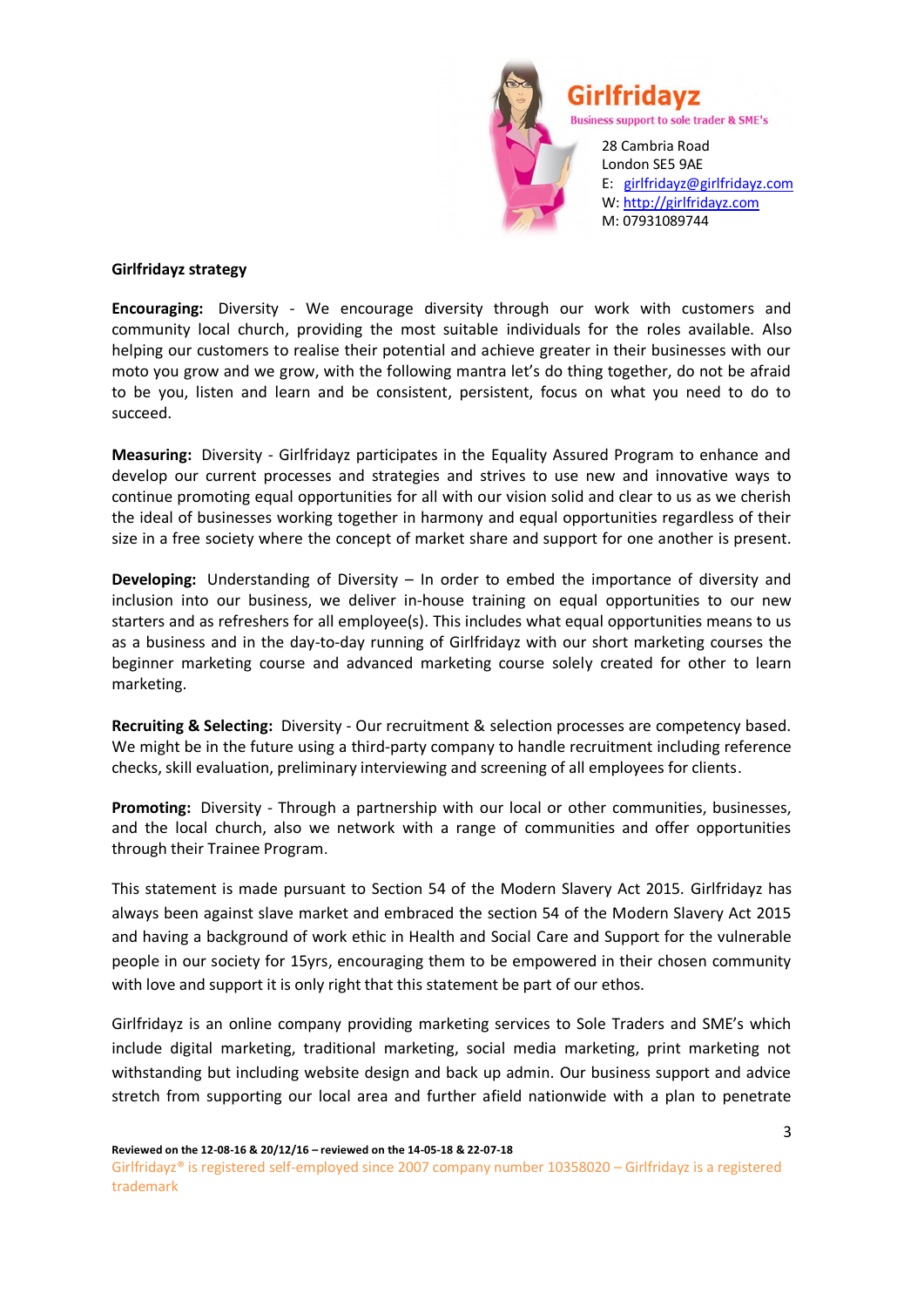

oversea and provide our services to the country of our choice as our website view stretch as far as the United State, India, Canada and other countries.

However, we still recognise that there is scope for modern slavery to occur and our risk of modern slavery in our organisation will be kept under review as we operate a zero tolerance to modern slavery and human trafficking.

We expect all those suppliers in our supply chain to comply with our values. If a supplier is found to be demonstrating unacceptable practices they will be reported to the appropriate authorities and ultimately trading with this supplier would cease.

At Girlfridayz we are committed to implementing and enforcing effective systems and controls to seek to ensure that modern slavery is not taking place anywhere in our business or supply chains.

We will continually review our existing procedures and supply chain for compliance. This will determine the associated risk, detection and prevention of modern day slavery and human trafficking within our supply chain for products and services to the organisation.

## **Data Protection and Confidentiality Policy**

## **Scope**

The 1998 Data Protection Act came into force on 1 March 2000. The purpose of the Act is to protect the rights of individuals about whom data (information) is obtained, stored, processed and disclosed.

#### **What is data protection?**

Data protection is essentially that area of the law that governs what may, and what may not be done with personal information. Such personal information may be in electronic (e.g. stored on computer hard drive) or manual form (in a manual filing system). Please refer to the cookie policy for guidance and if you would like to view your file store in our filing cabinet please contact us to arrange an appointment for that effect. Girlfridayz usually provides a copy of work carried or service agreement returned to us with your signature, date and name, invoices and any other update via email or correspondence to our customers and the same information is kept on file.

#### **The law**

The Data Protection Act is mandatory and Girlfridayz is therefore required under law to comply with the Act. This means that Girlfridayz must:

Notify any law centre or citizen advice bureau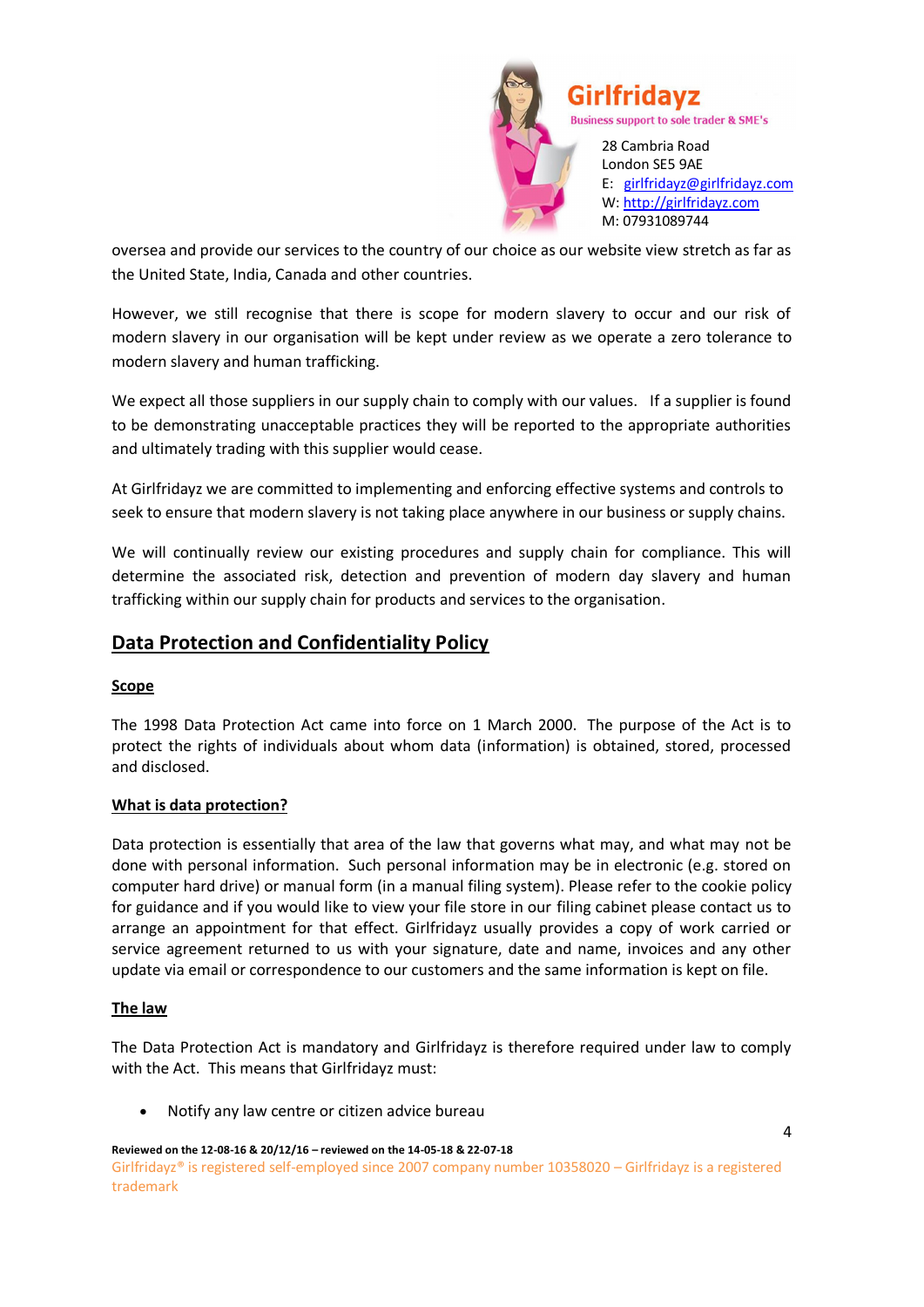

- Adhere to the eight data protection principles below
- Educate and train staff in the correct use of data

### **Consequences of breaching the Data Protection Act:**

- Girlfridayz customers, partners, staff, associate or third party can be criminally liable if they knowingly or recklessly disclose personal data in breach of the Act.
- At Girlfridayz we take seriously breach of data protection and it is also a disciplinary offense and will be dealt with under Girlfridayz complaint procedures and Girlfridayz may refer the breach to a law centre, citizen advice bureau which would notify the Information Commissioner of the types of processing they would undertake on behalf of Girlfridayz.

### **Policy Statement**

Girlfridayz is committed to fulfilling its legal obligations within the provisions of the Data Protection Act and has a cookie policy and privacy policy in force.

### **The Eight Data Protection principles**

Girlfridayz abides by and respects the eight principles of data (information) processing with which the data controller must ensure compliance. In this instance, Girlfridayz is the 'data controller'.

#### **Personal data shall be:**

**Principle 1**: processed fairly and lawfully **Principle 2**: obtained only for the purpose stated **Principle 3**: adequate, relevant and not excessive **Principle 4**: accurate and, where necessary, kept up-to-date **Principle 5**: not be kept for longer than is necessary for that purpose **Principle 6**: processed in accordance with the rights of data subjects under the Act **Principle 7**: appropriate technical and organisational measures shall be taken against unauthorised or unlawful processing of personal data and against accidental loss or destruction of, or damage to, personal data **Principle 8**: not transferred to countries without adequate protection

## **6. Compliance with data protection principles**

**Principle 1:** Processed fairly and lawfully

This means that when Girlfridayz is collecting personal information from individuals: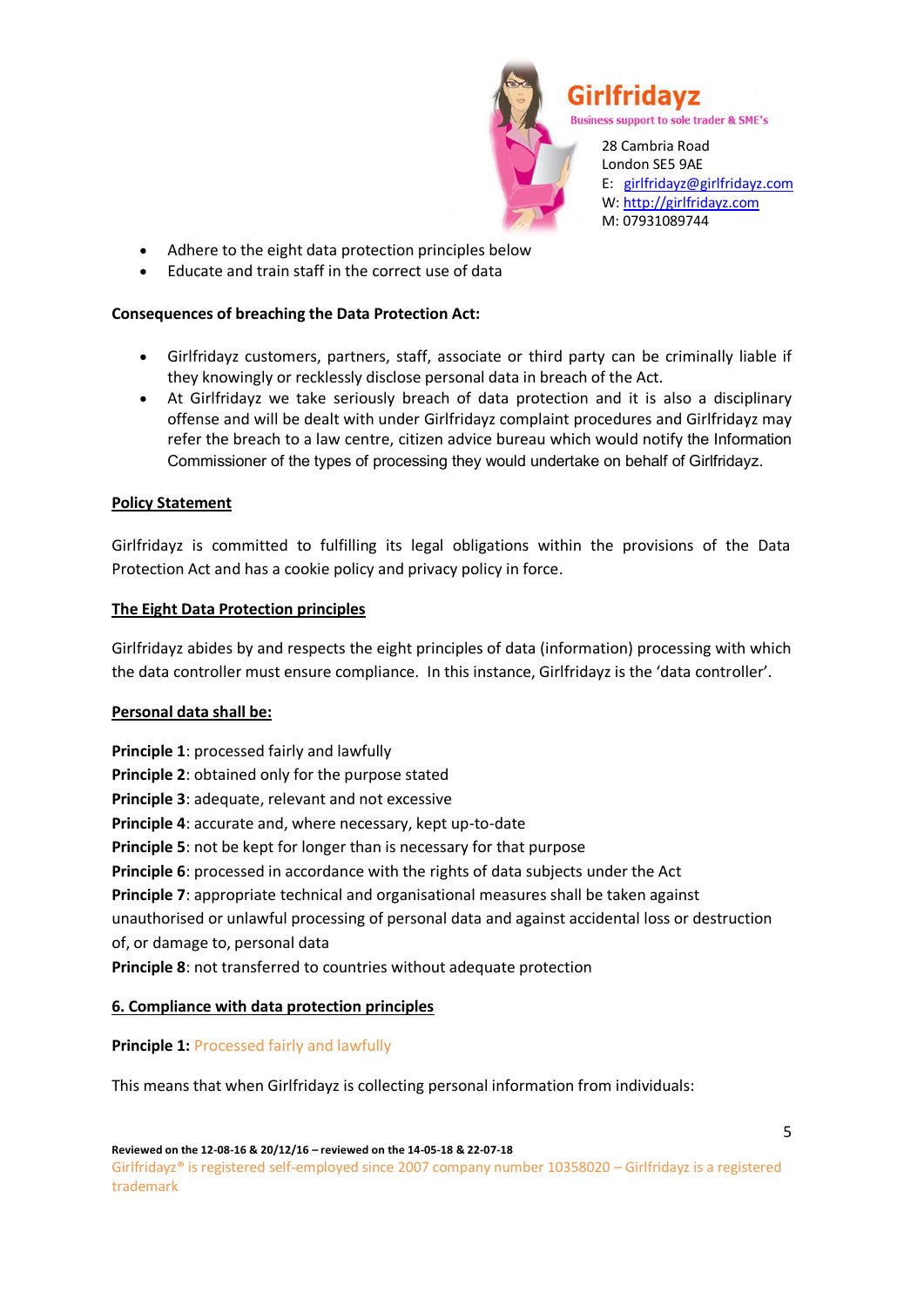

28 Cambria Road London SE5 9AE E: girlfridayz@girlfridayz.com W: http://girlfridayz.com M: 07931089744

- that they are made aware of the uses of this information
- individual consent has been obtained for any secondary uses of their personal information
- individuals are made aware of disclosures of their personal information to third parties.

## **Information held by Girlfridayz includes details on the following**:

- Customer
- personnel
- applicants for recruitment and selection
- training participants
- mailing lists
- Sensitive personal information

## **The Data Protection Act introduces categories of sensitive personal information as to an individual's:**

- Racial or ethnic origin
- Political opinion
- Religious beliefs or other beliefs of a similar nature
- Trade union membership
- Physical or mental health condition
- Sexual life
- Criminal or alleged offenses
- Criminal proceedings, convictions or disposal of proceedings

## **Girlfridayz processes sensitive data for the following purposes**:

- Advice/legal proceedings
- Employment law obligations
- Vital interests of the data subject
- Legal rights
- Insurance and pensions

## **Principle 2:** Obtained only for the purpose stated

Personal information can only be obtained for one or more specified and lawful purposes and should not be processed in any manner incompatible with those purposes.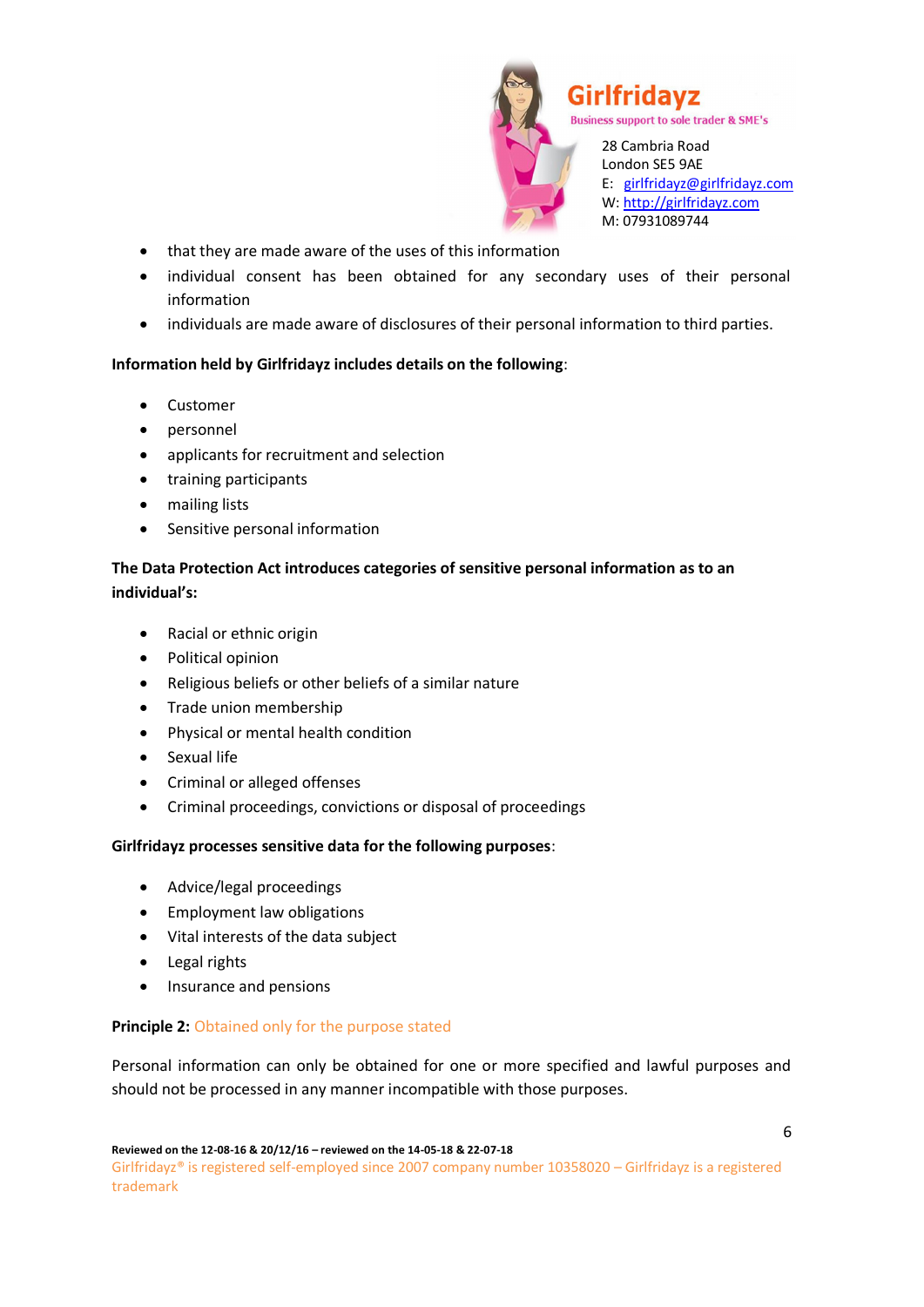

- Staff administration
- Administration of membership records
- Fundraising
- Realising the objectives of a charitable organization or voluntary body

### **Principle 3:** Adequate, relevant and not excessive

Girlfridayz will only hold personal information which is adequate, relevant and not excessive in relation to the purpose or purposes for which they are processed. This means that the minimum of personal information should be held in order to fulfill its purpose. It is not acceptable to hold information on the basis that it might be useful in the future without a view of how it will be used. Girlfridayz has a responsibility to continually monitor compliance with this principle and to audit what information is kept.

## **Principle 4:** Accurate and, where necessary, kept up-to-date

This principle places a duty on Girlfridayz to take reasonable steps to ensure the accuracy of the information processed on Girlfridayz database.

- In collecting information Girlfridayz needs to take all reasonable steps to make sure the information is correct and the source of the information is reliable and to check this, if necessary.
- Similarly, third parties who supply information or attend a meeting held by Girlfridayz or customers of Girlfridayz to Girlfridayz should advise Girlfridayz of any corrections or amendments that need to be made.
- The significance of the inaccuracy is important, obviously minor inaccuracies which have no impact are of less importance but nevertheless the validity of the data provided should be checked.
- Any inaccuracies should be corrected as soon as possible in order to limit the damage and distress caused.
- Any information should include the source and date and any alterations should be dated.

## **Principle 5:** Not kept longer than is necessary

Girlfridayz will ensure that personal information is not retained any longer than is necessary. This will require Girlfridayz to undertake regular assessment and deletion. Hence Girlfridayz will keep your information on file for has long as the life of our work with you and thereafter we will keep your file in storage for a duration of 10 yrs. which thereafter will be destroyed.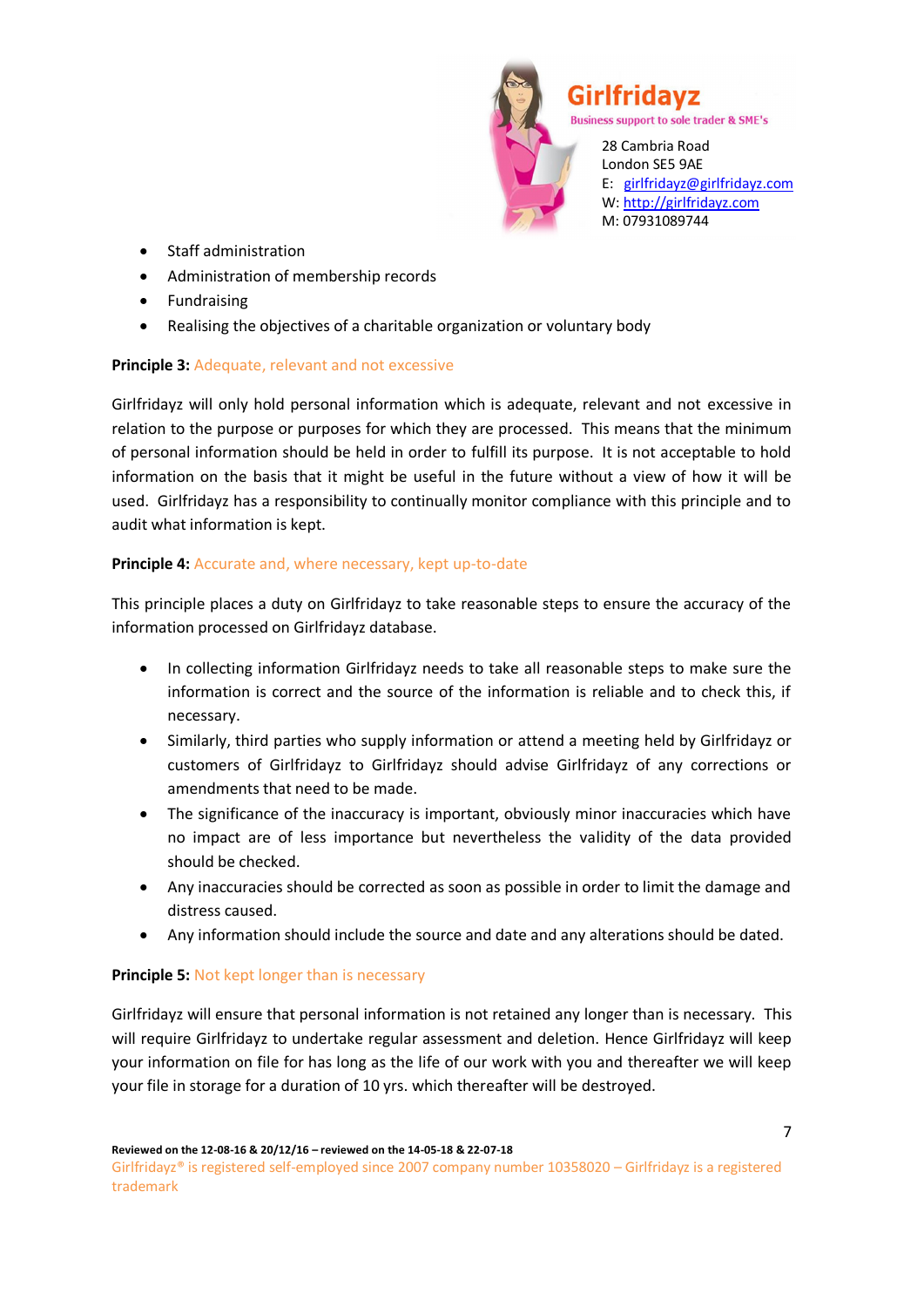

## *Girlfridayz are legally obliged to keep customer files and financial records for a period of 6 years*

#### **Principle 6:** Processed in accordance with the rights of data subjects under the Act

Customers have a general right of access to their own personal information, which is processed by Girlfridayz in accordance with established Girlfridayz procedures. They have the right:

- To have a copy of the information
- To stop processing where this is likely to cause distress
- To have information rectified, blocked or erased
- Claim compensation

**Principle 7:** Appropriate technical and organizational measures shall be taken against unauthorized or unlawful processing of personal data and against accidental loss or destruction of, or damage to, personal data. Girlfridayz has a duty to ensure that appropriate security measures are in place when handling personal information. This applies to both information technology and manual files.

Considering the new GDPR and the new Data Protection Directive as the GDPR also brings a new set of "digital rights" for EU citizens in an age of an increase of the economic value of personal data in the digital economy, at Girlfridayz we updated our Privacy and Cookies policy to be in line with the law.

#### **The lawful basis for processing under the GDPR coming in force on the 25-05-18**

- Girlfridayz will not be requesting any data or processed your data unless there is at least one lawful basis to do so:
- Girlfridayz will ensure that consent has been granted by the data subject to the processing of personal data for one or more specific purposes.
- Girlfridayz processing of customers data is necessary for the performance of a contract held with us to which the data subject is a party or to take steps at the request of the data subject prior to entering into a contract.
- Girlfridayz will only process your data as necessary for compliance with a legal obligation to which the controller is subject.
- Girlfridayz will only process your data as necessary to protect the vital interests of the data subject or of another natural person.
- Girlfridayz will only process your data as necessary for the performance of a task carried out in the public interest or in the exercise of official authority vested in the controller.

**Reviewed on the 12-08-16 & 20/12/16 – reviewed on the 14-05-18 & 22-07-18**

Girlfridayz® is registered self-employed since 2007 company number 10358020 – Girlfridayz is a registered trademark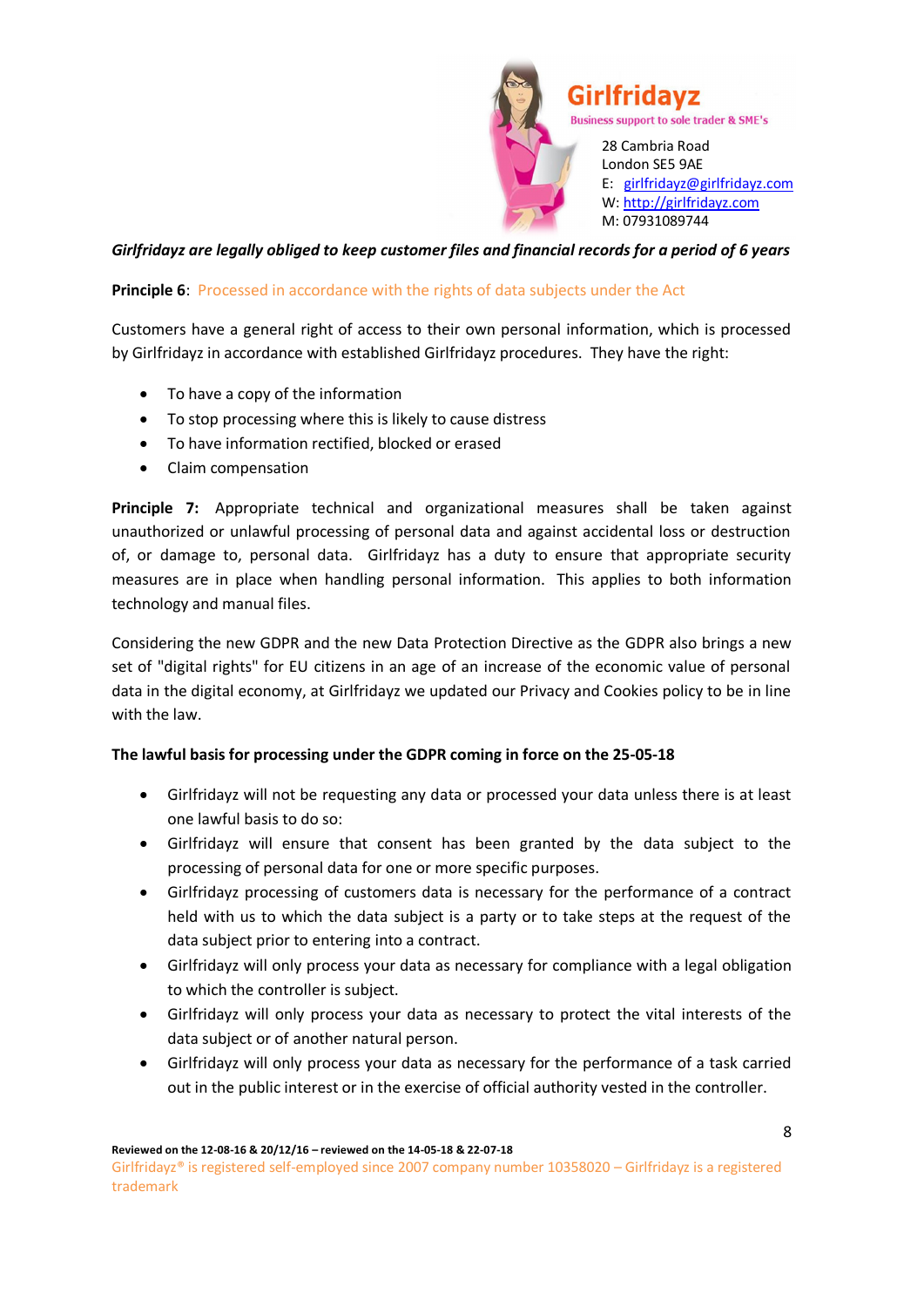

 Processing your data is necessary for the purposes of the legitimate interests pursued by the controller Girlfridayz or by a third party unless such interests are overridden by the interests or fundamental rights and freedoms of the data subject, which require protection of personal data, if the data subject is a child and Girlfridayz will abide by this rule.

#### **Consent**

If consent is used as the lawful basis for processing, consent must be explicit for data collected and the purposes data is used for as defined in Article 7; defined in Article 4. Girlfridayz does not work with children, therefore, will not be seeking consent for children or their parent.

Girlfridayz has a consent form which allowed the customers to withdraw or withhold consent if they wish too and you have access to it via our disclosure policy.

Girlfridayz does not record our customers and welcomes this change in the law. The area of GDPR consent has several implications for businesses who record calls as a matter of practice. The typical **"calls are recorded for training and security purposes"** warnings will no longer be sufficient to gain assumed consent to record calls. Additionally, when recording has commenced, should the caller withdraw their consent then the agent receiving the call must somehow be able to stop a previously started recording and ensure the recording does not get stored.

If we need at someone point of our business to record our conversation with customers, we will seek your consent in writing to ensure compliance with the GDPR and recording is explicitly discussed in our disclosure policy.

#### **Right of access**

The right of access (Article 15) is a data subject right. It gives citizens the right to access their personal data and information about how this personal data is being processed. Girlfridayz will provide, upon request, an overview of the categories of data that are being processed as well as a copy of the actual data. Furthermore, Girlfridayz will inform the data subject on details about the processing, such as the purposes of the processing with whom the data is shared, and how it acquired the data.

#### **Right to erasure**

A right to be forgotten was replaced by a more limited right of erasure in the version of the GDPR that was adopted by the European Parliament in March 2014. Article 17 provides that the data subject has the right to request erasure of personal data related to them on any one grounds,

9

Girlfridayz® is registered self-employed since 2007 company number 10358020 – Girlfridayz is a registered trademark